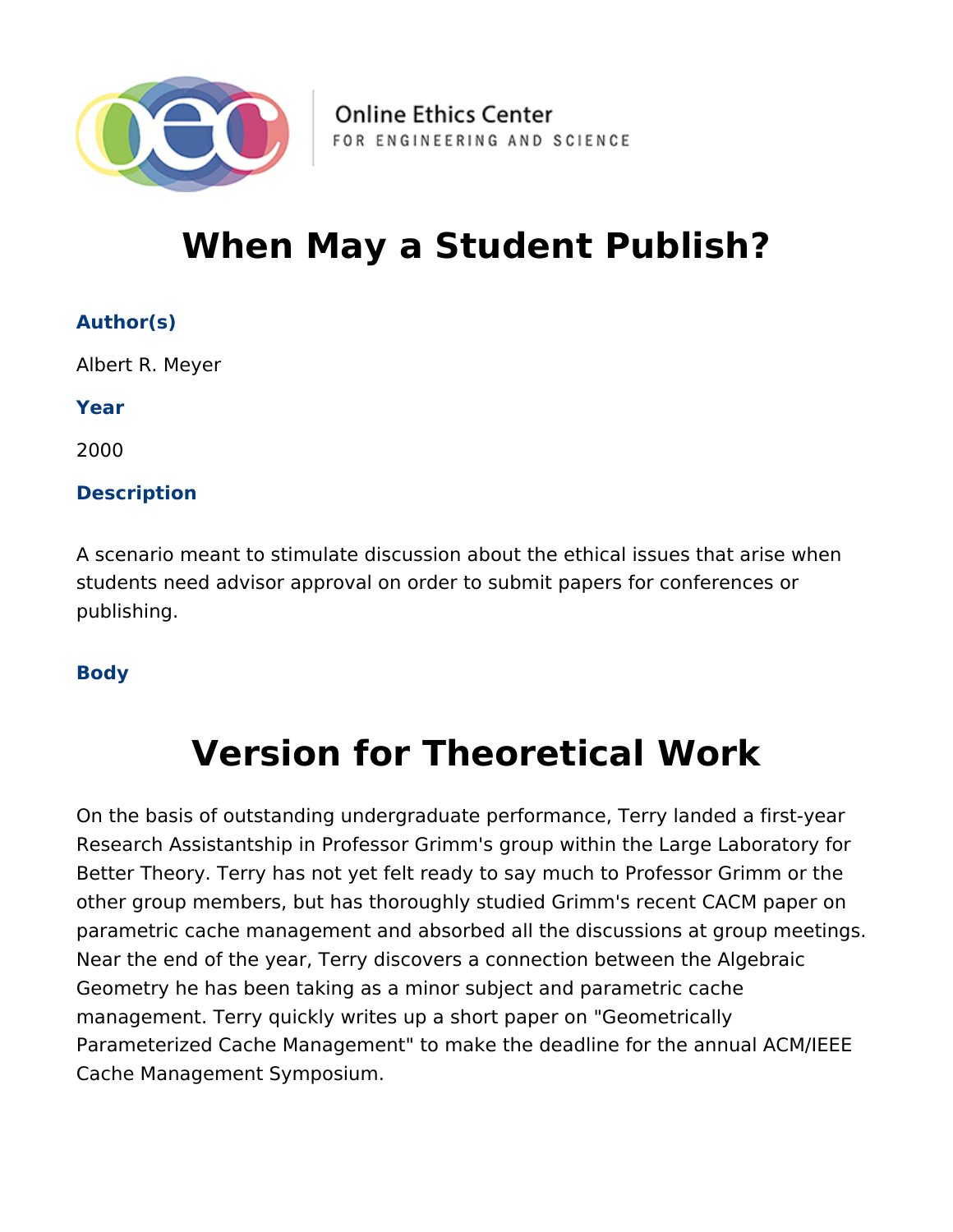In the paper, Terry cites Professor Grimm's published work and several publicly available technical reports of other group members, and carefully acknowledges the contributions from group presentations by Grimm and two other group members. Since the basic idea of his paper comes from the algebraic geometric connection which no one else in the group is aware of, Terry feels it is appropriate to be the sole author.

Rushing to the group printer to get the final draft of his paper, Terry meets Pat, one of Grimm's senior students. Pat tells Terry that she noticed that Terry's paper is to be submitted to the ACM/IEEE Symposium and thinks Terry should clear the submission with Professor Grimm. The problem is, Grimm is out of town for the rest of the week, and the Symposium deadline is tomorrow.

- What should Terry do?
- What are the risks to Terry or to others in this situation?

# **Version for Bench Science**

On the basis of outstanding undergraduate performance, Terry landed a first-year Research Assistantship in Professor Grimm's lab. Terry has not yet felt ready to say much to Professor Grimm other than report results and implement any modifications that Grimm wants, but has thoroughly studied Grimm's publications and listens very carefully to all the instructions that Grimm has given. Terry's roommate, Buddy, who is working in a related field and is a doctoral student in another department, has been the person that Terry feels most able to speculate more freely about the implications of the research. From these discussions, Terry gets the idea for another variable that may be affecting the data that Terry has been getting. Together they think of a way of controlling for the variable that will be consistent with Grimm's instructions for carrying out the experiment, and decide to try it out before discussing it with others.

At the point at which they become confident of their hypothesis about the intervening variable, Professor Grimm goes out of the country for several weeks. The data continues to strongly confirm their hypothesis and Terry decides it would be a good idea to submit a short paper for the upcoming meeting of Disciplinary Society Meetings for which submissions by student members are accepted. Terry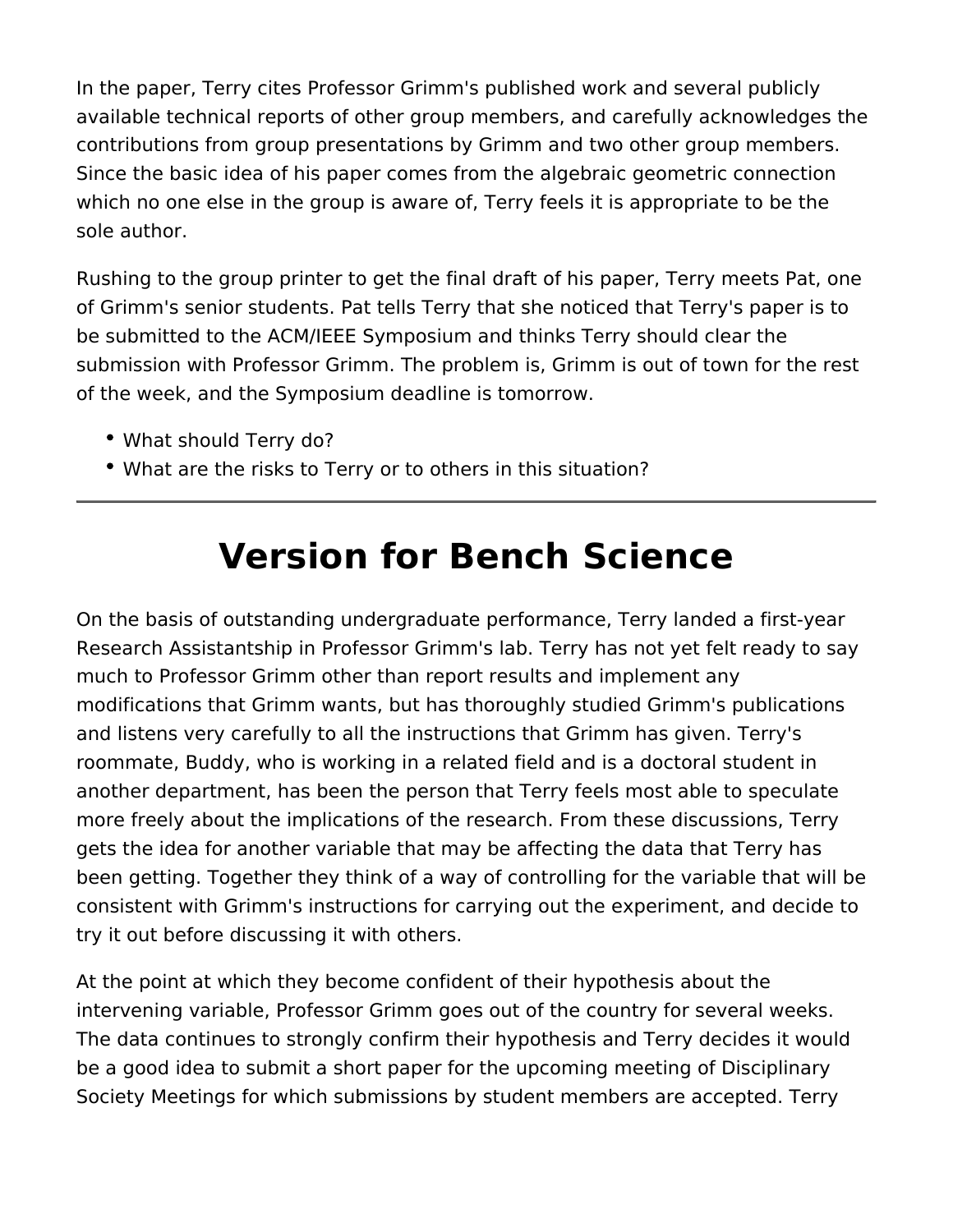writes up the draft and carefully cites Professor Grimm's publishe relevant conference papers given by other groups members. Since experimental modification are entirely Terry's and Buddy's idea, t are the only authors. Buddy makes a few suggestions for the writecompletely with the final version, but has some misgivings, since supervisor always want to see any submissions that go out of her not want to wait for Grimm's return, since that will mean missing deadline.

- What should Terry do?
- What are the risks to Terry or to others in this situation?

#### Notes

Caroline Whitbeck introduced methods and modules for discussing in responsible conduct of research at a Sigma Xi Forum in 2000. the development of this material came from an NIH grant.

You can find the entire sequence  $\delta$ retherios Coat Ethics Modules in [Responsible Conduct of](https://onlineethics.org/taxonomy/term/1796) RSecsmerch formation in these historical mod may be out-of-date; for instance, there may be a new edition of the society's code that is referred to in an item. If you have suggesti please contact the OEC.

Author(s): by Albert R. Meyer based on a suggestion of David K.

#### Contributor(s)

Caroline Whitbeck

#### Rights

Use of Materials on the OEC

Parent Collection

Scenarios for Ethics Modules in the Responsible Conduct of Rese

Topics

Authorship